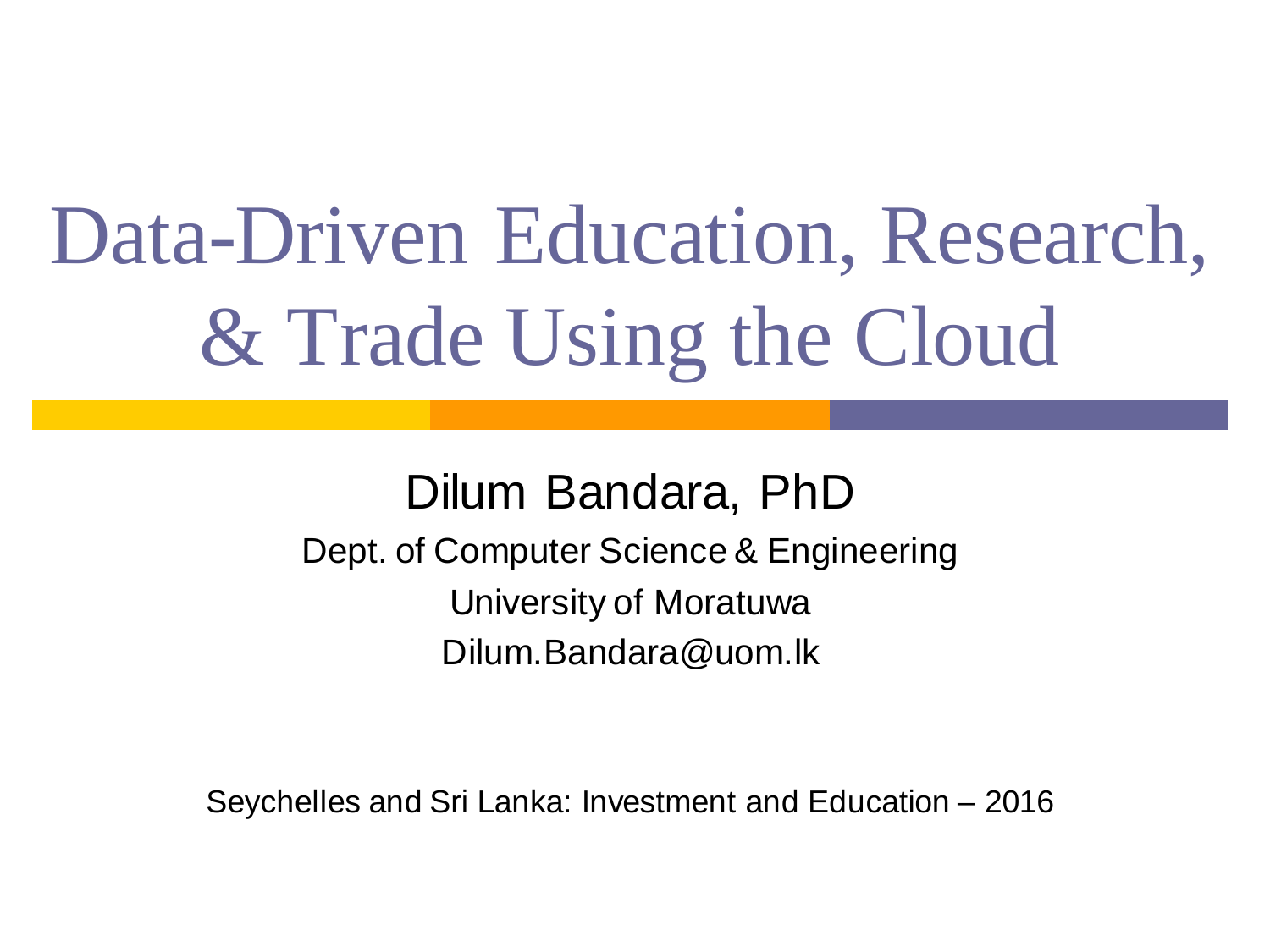## Big Data, Cloud, & Analytics



| <b>Cloud Computing</b> | <b>Big Data</b> | <b>Data Analytics</b> |
|------------------------|-----------------|-----------------------|
| • Computing as a       | • Volume        | • Science of          |
| <b>Utility</b>         | • Velocity      | examining data        |
| • Pay as You Go        | • Variety       | • Data driven         |
| · XaaS                 | • Veracity      | decisions             |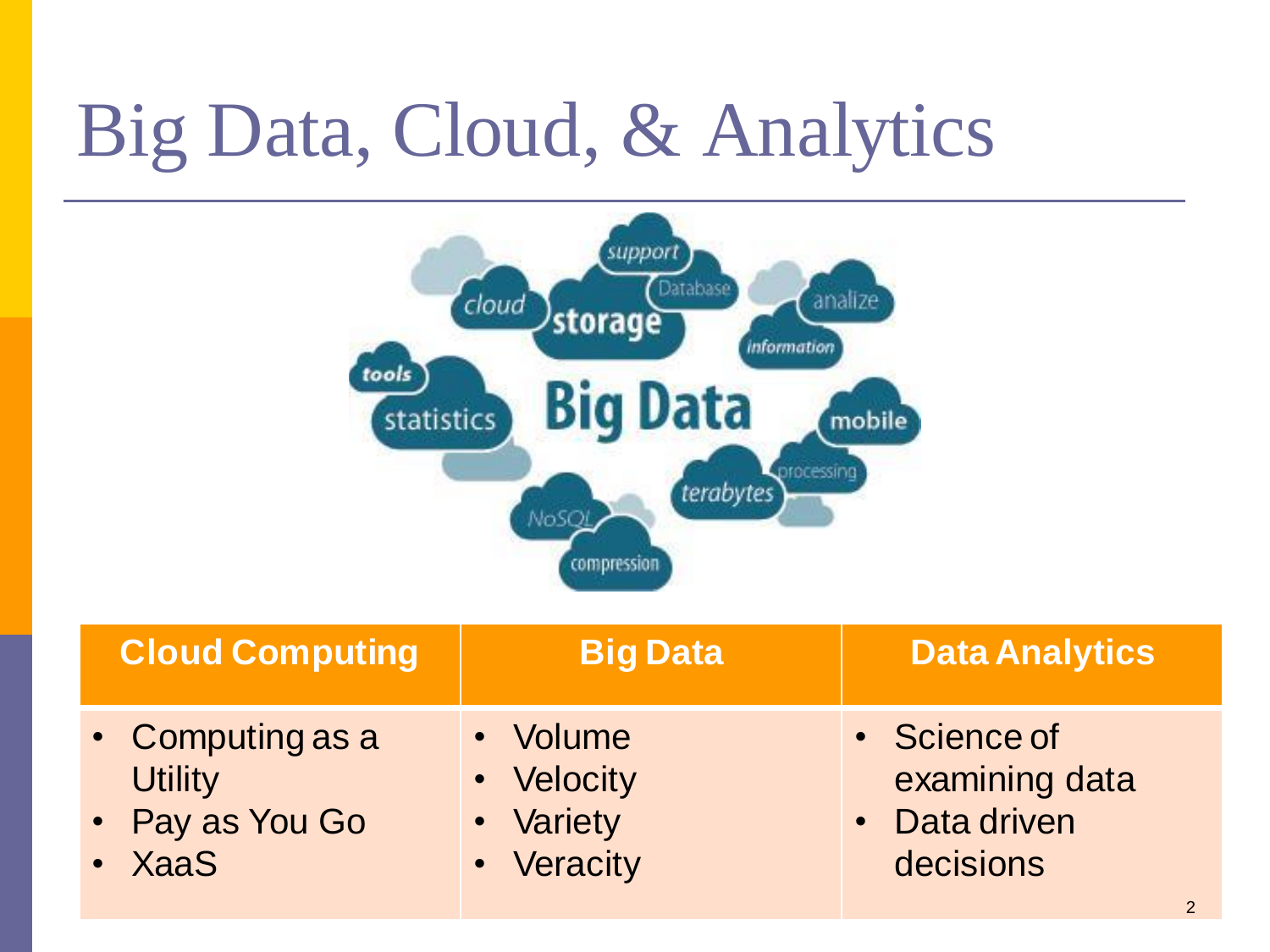#### Data Analytics



Source:<https://moz.com/blog/when-it-comes-to-analytics-are-you-doing-enough>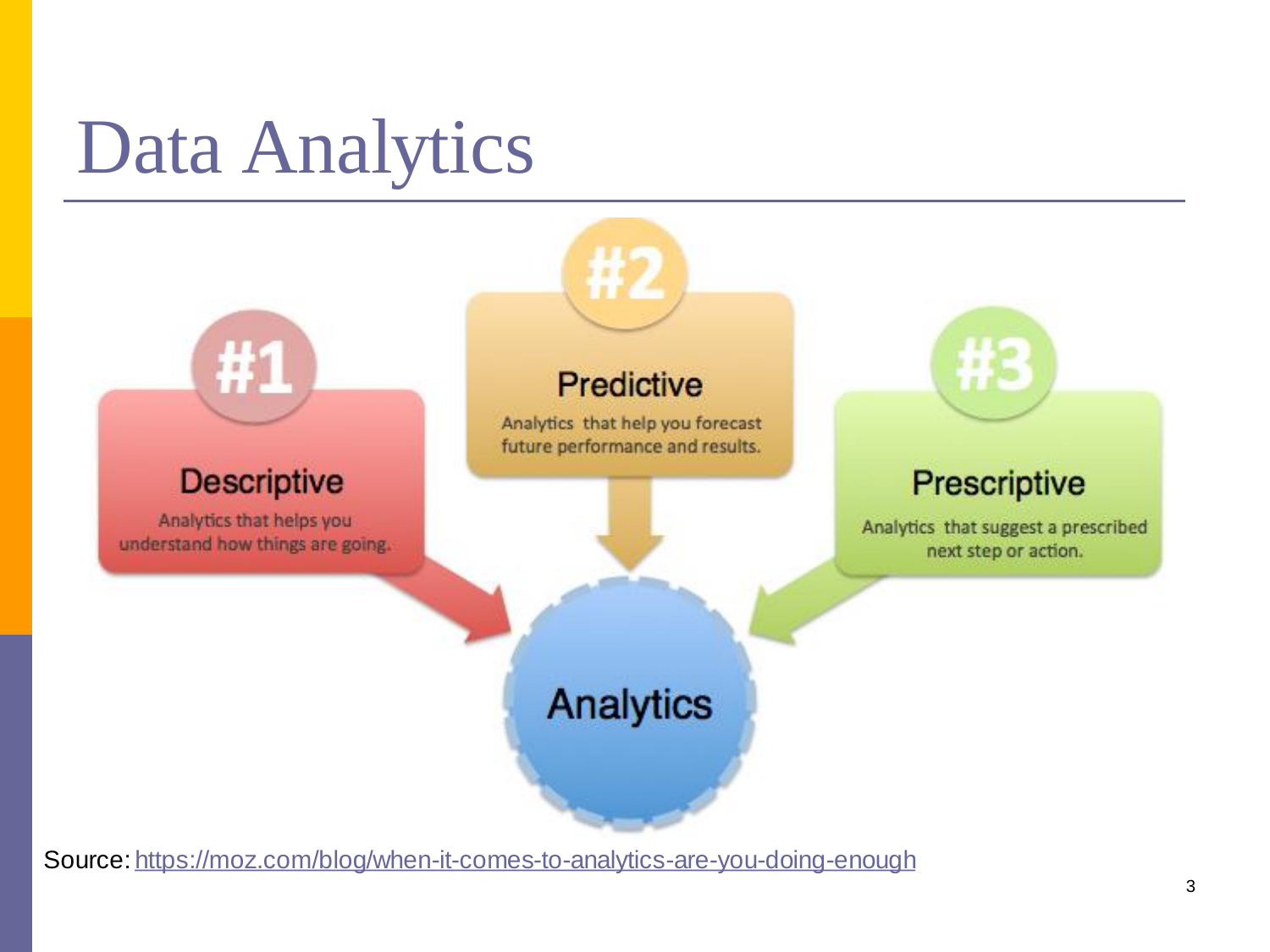Figure 2. Gartner Analytic Ascendancy Model

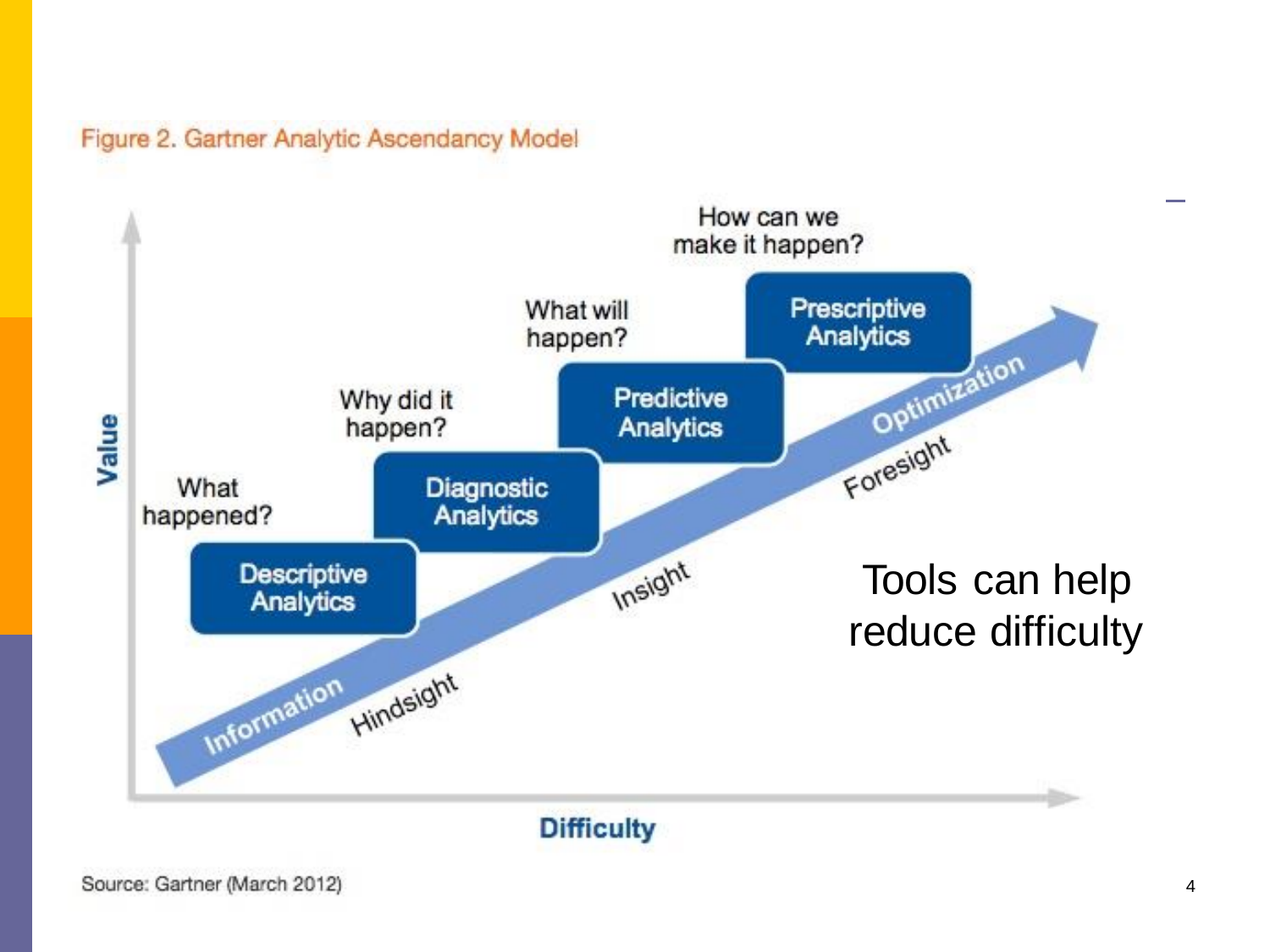#### Case Studies – Data Analytics

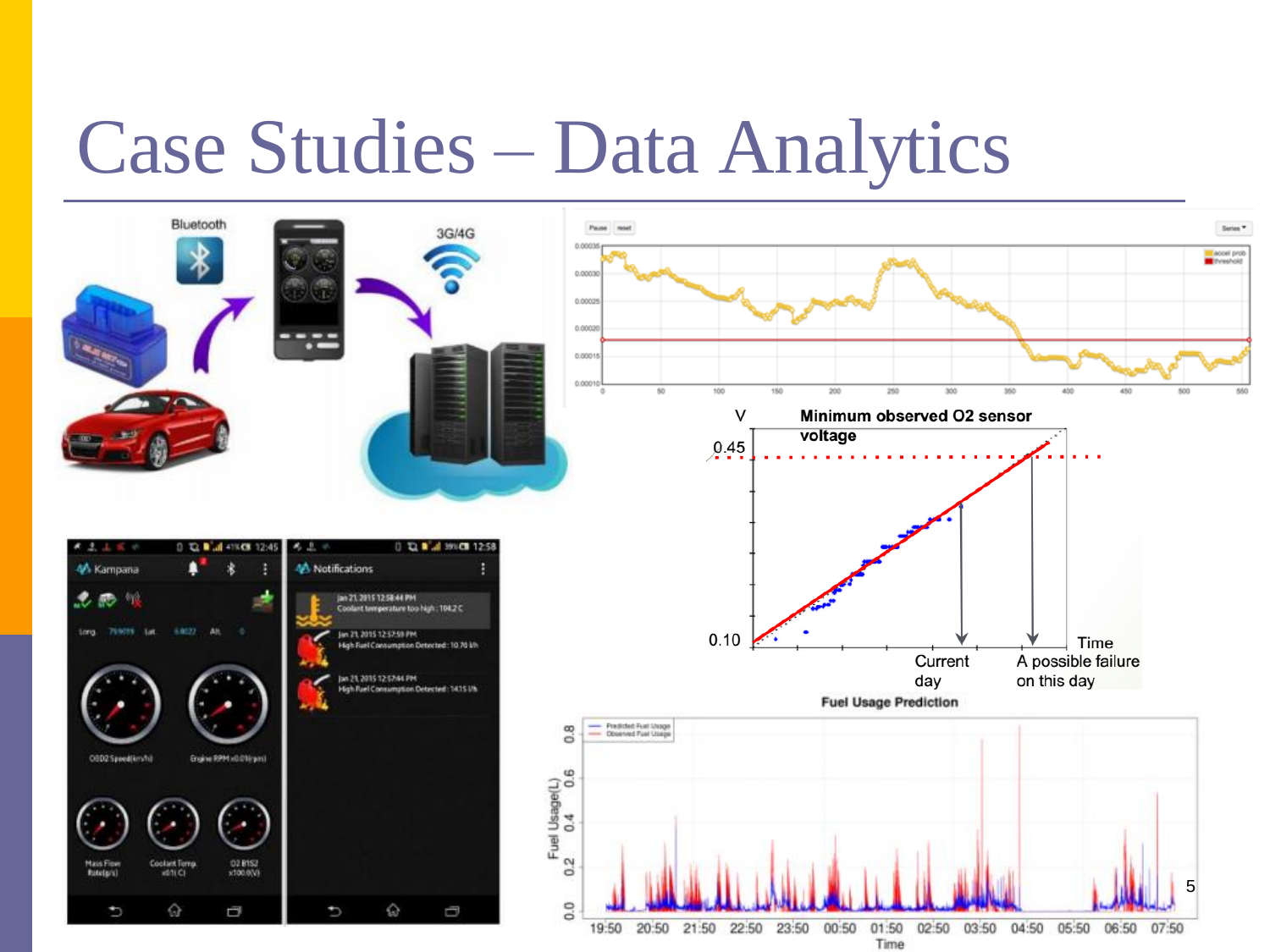### Your Options

#### **Consolidation**











Public Cloud

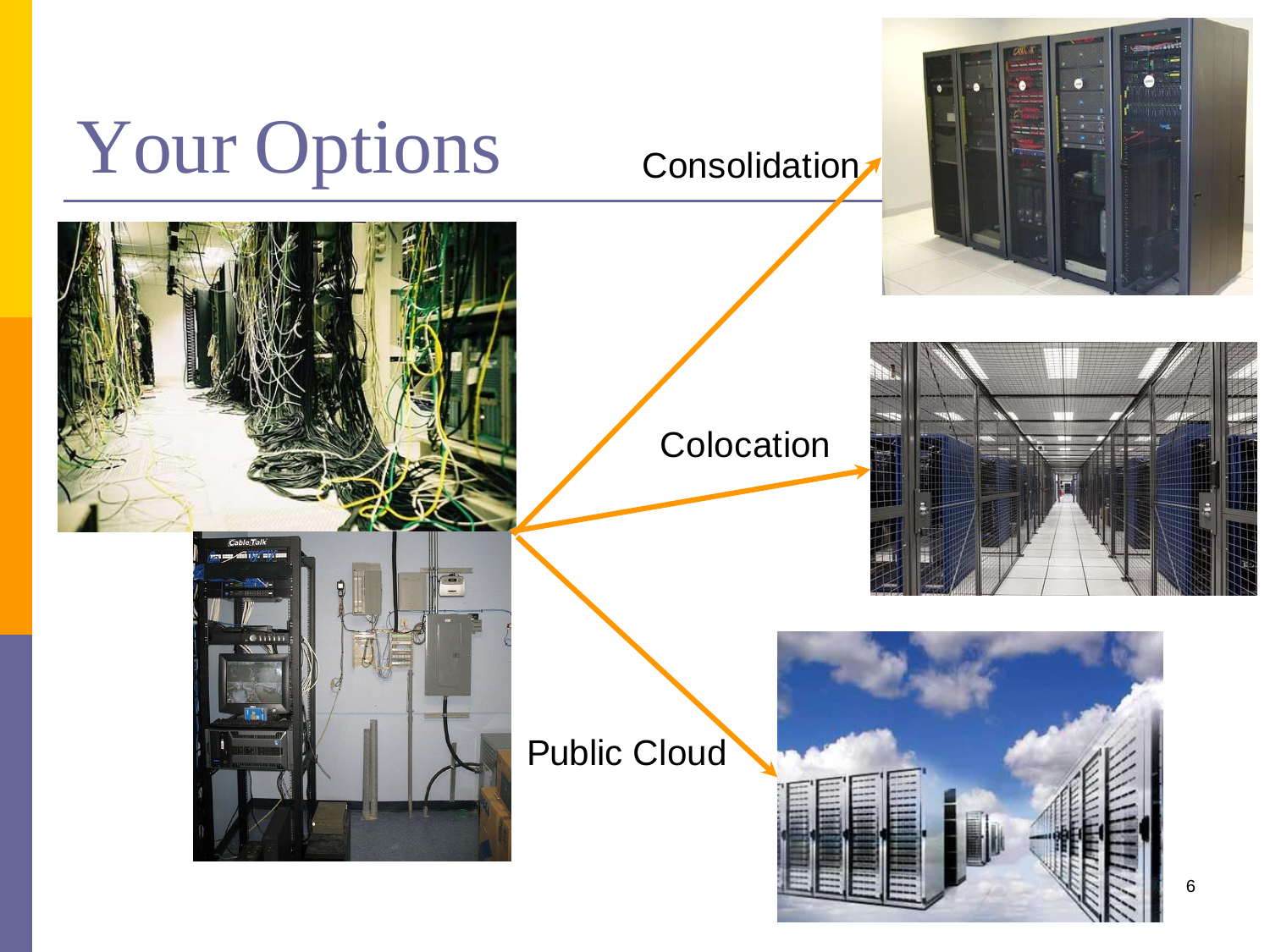#### Virtualization

Act of creating a virtual version of something

■ Hardware platforms, operating systems, storage devices, & computer network

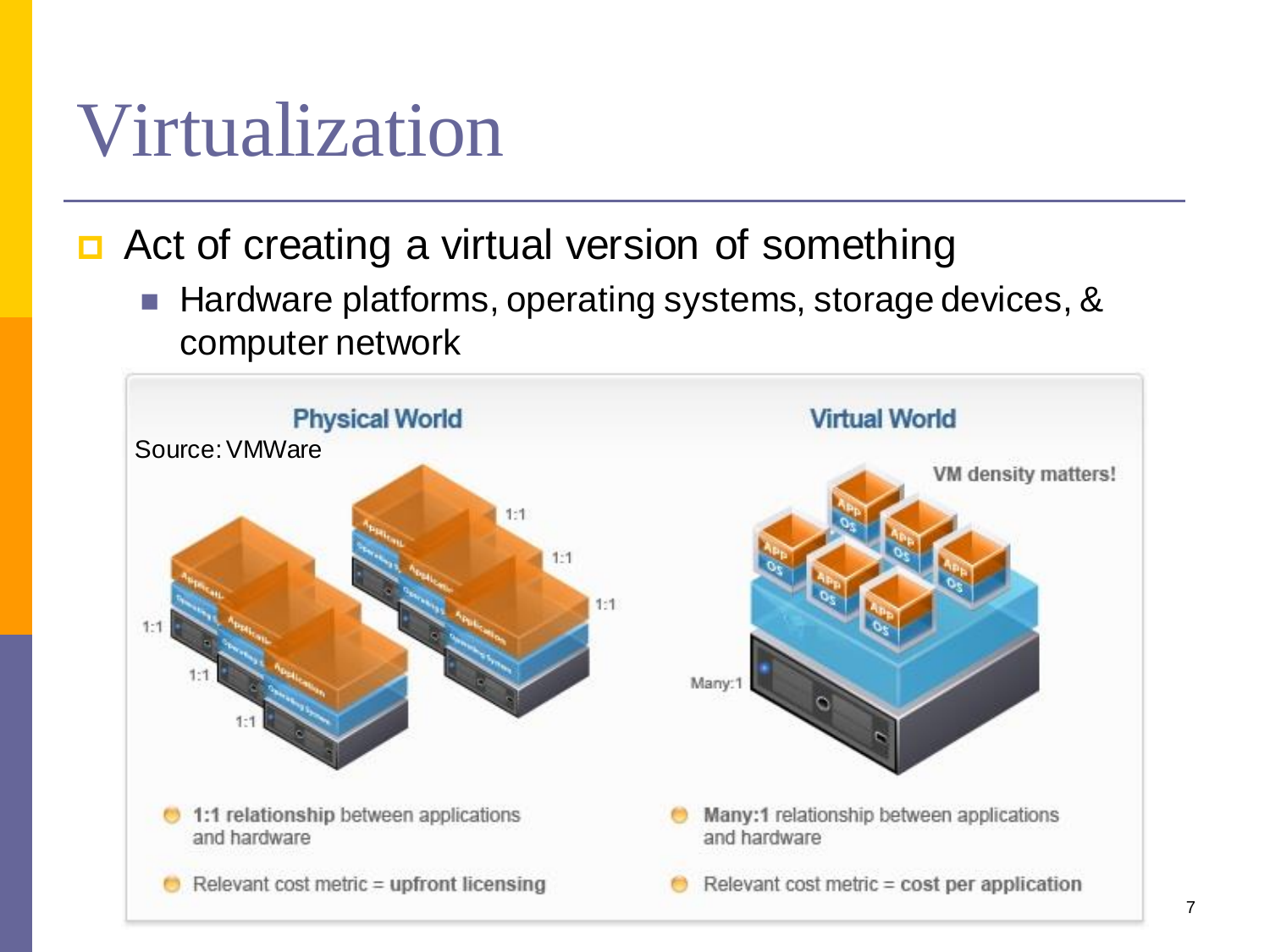## Public/Hybrid Cloud

- Pay-as-you go
- High agility & scalability
- Low cost
- Better Security
- Low control & privacy concerns
- **Hybrid clouds** 
	- Simultaneous scalability, cost, performance, & privacy
	- Private & public cloud should be interoperable

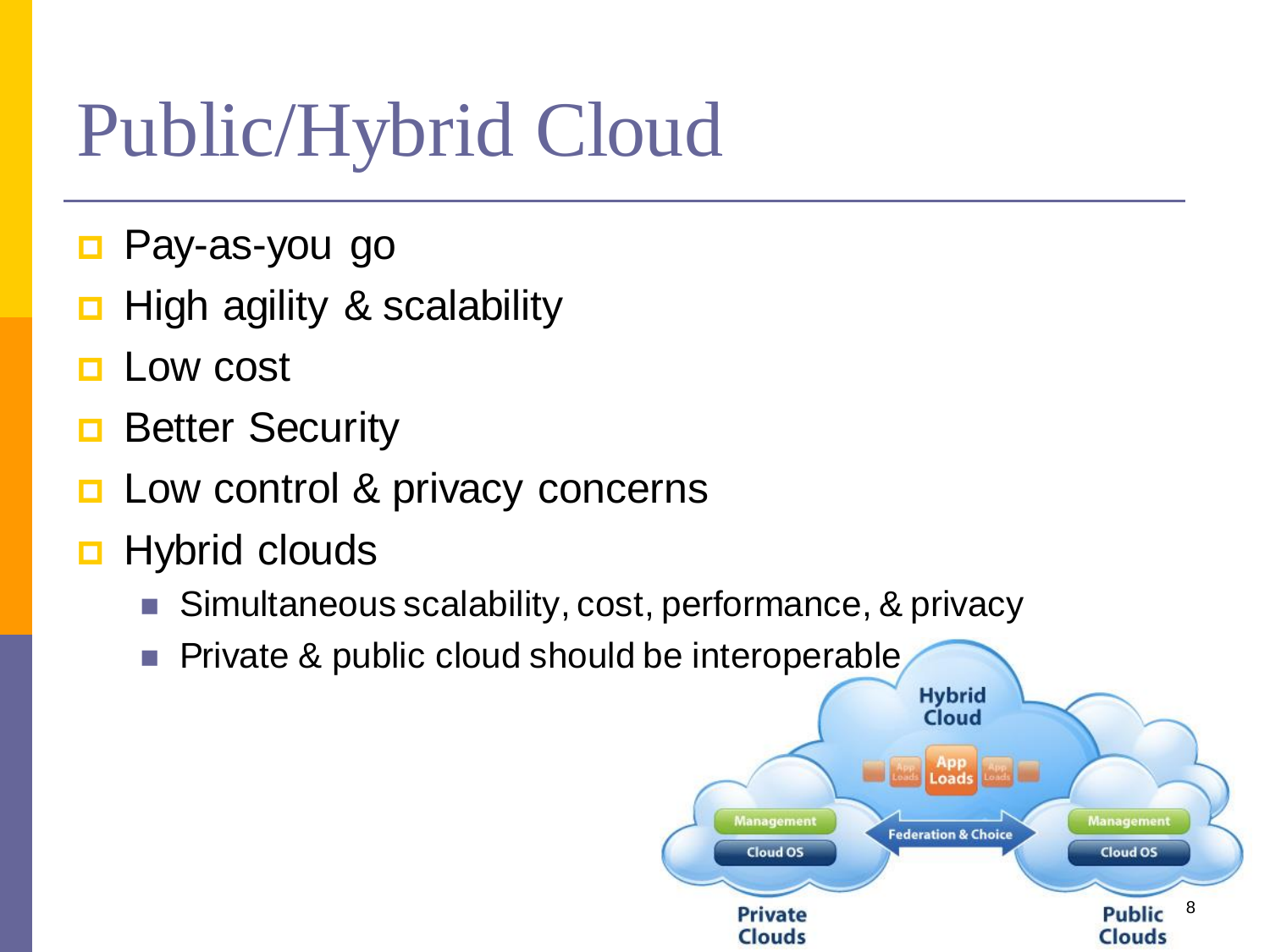#### Private Cloud

- Same as a public cloud, but within organization
- Better agility, performance, control, & security
- Still limited by available resource pool

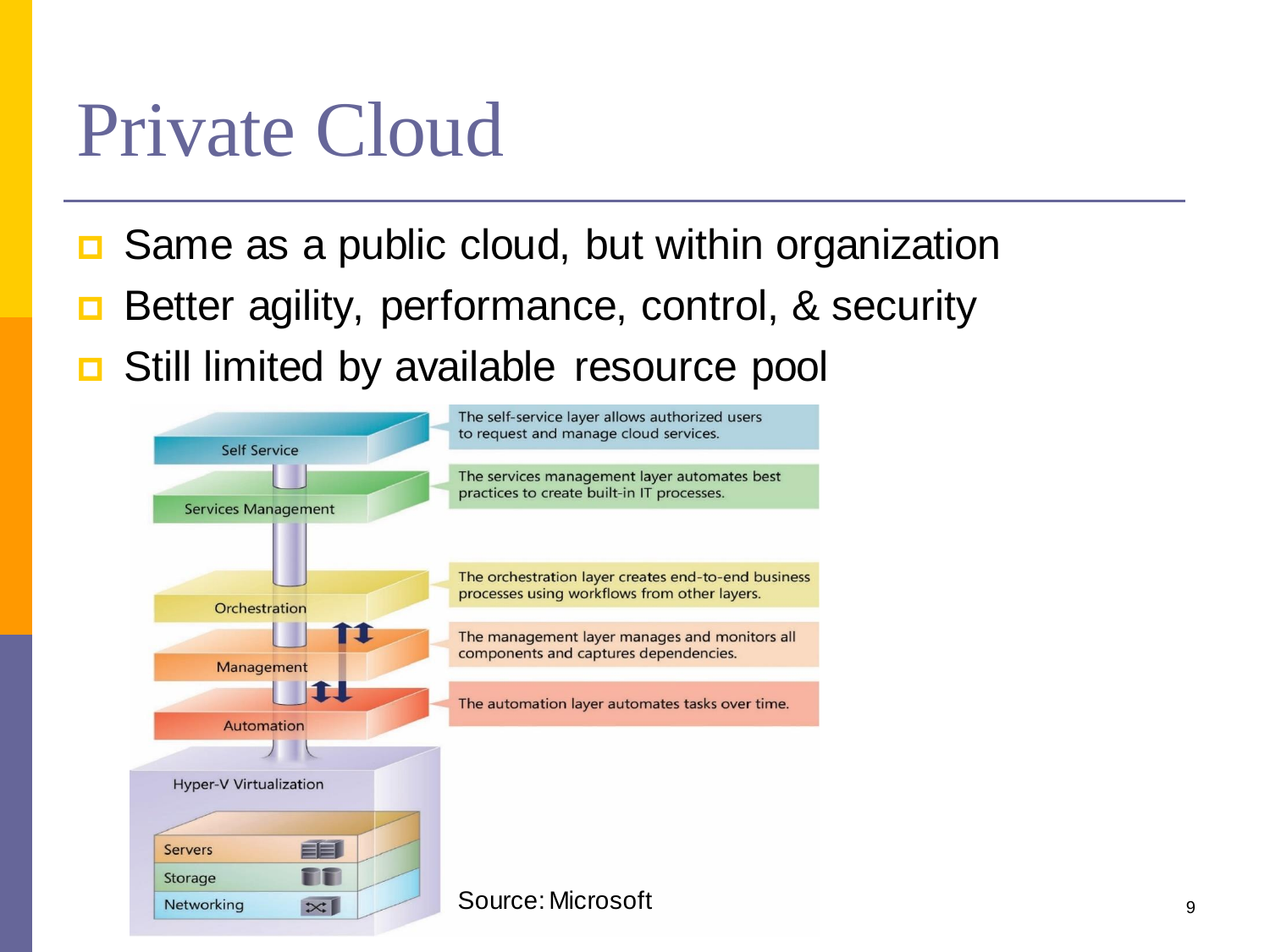## Virtualization in Cloud Computing



1.0 In blue you have what is lately called Cloud Computing. In green, some of the underlying work done that led to Cloud Computing. At the top are examples of each XaaS type.

Cloud Computing =

Software as a Service

- + Platform as a Service
- + Infrastructure as a

Service

+ Data as a Service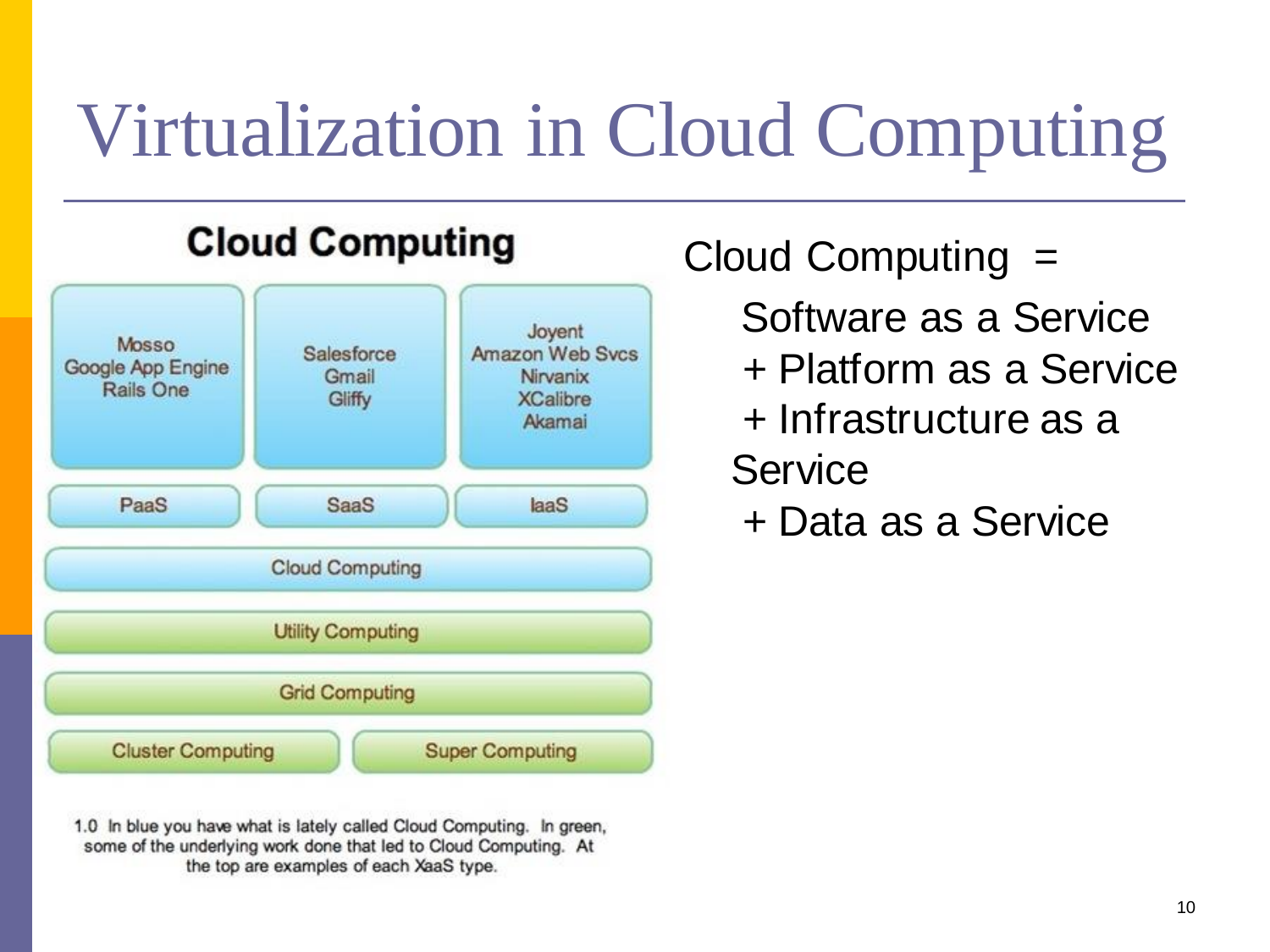#### Choosing among IaaS, PaaS, vs. SaaS

#### $\Box$  laaS

- **Flexibility, finer control, & performance**
- Still need some level of infrastructure maintenance
- PaaS
	- Speedy development, better integration, automated scaling, no maintenance needs
	- Relatively low-customization, Vendor lock-in
- SaaS
	- Fastest for common applications
	- Little customization

#### SaaS First, PaaS Second, & IaaS Last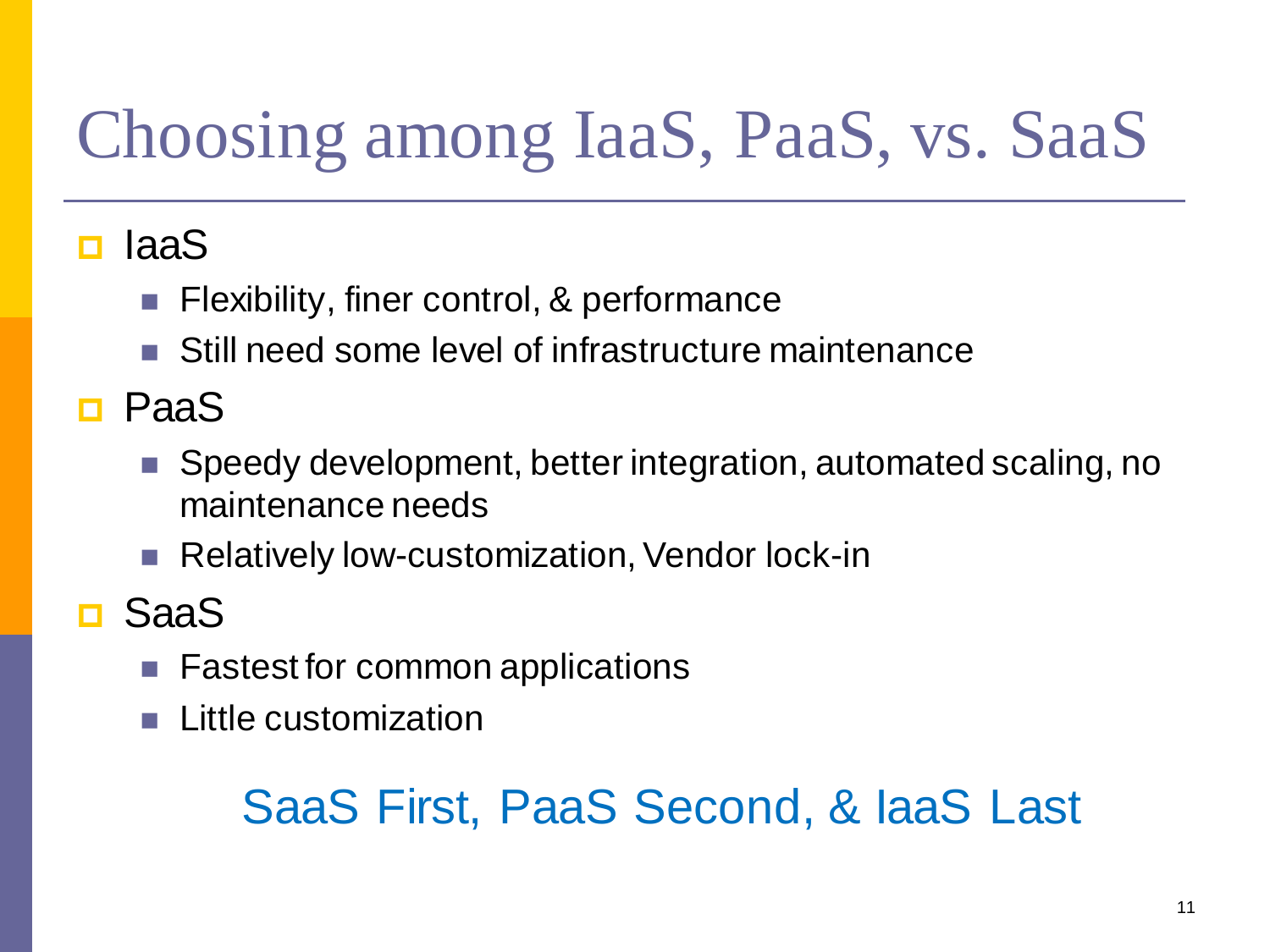### Selection of a Cloud Service

- $\Box$  Know what you want first
- **D** What services are available?
- What is your pricing model?
- What are your scaling options?
- What are your security measures?
- Where are your datacenters located?
- **D** What are SLA terms?
- **□ Customer support**
- **Reputation**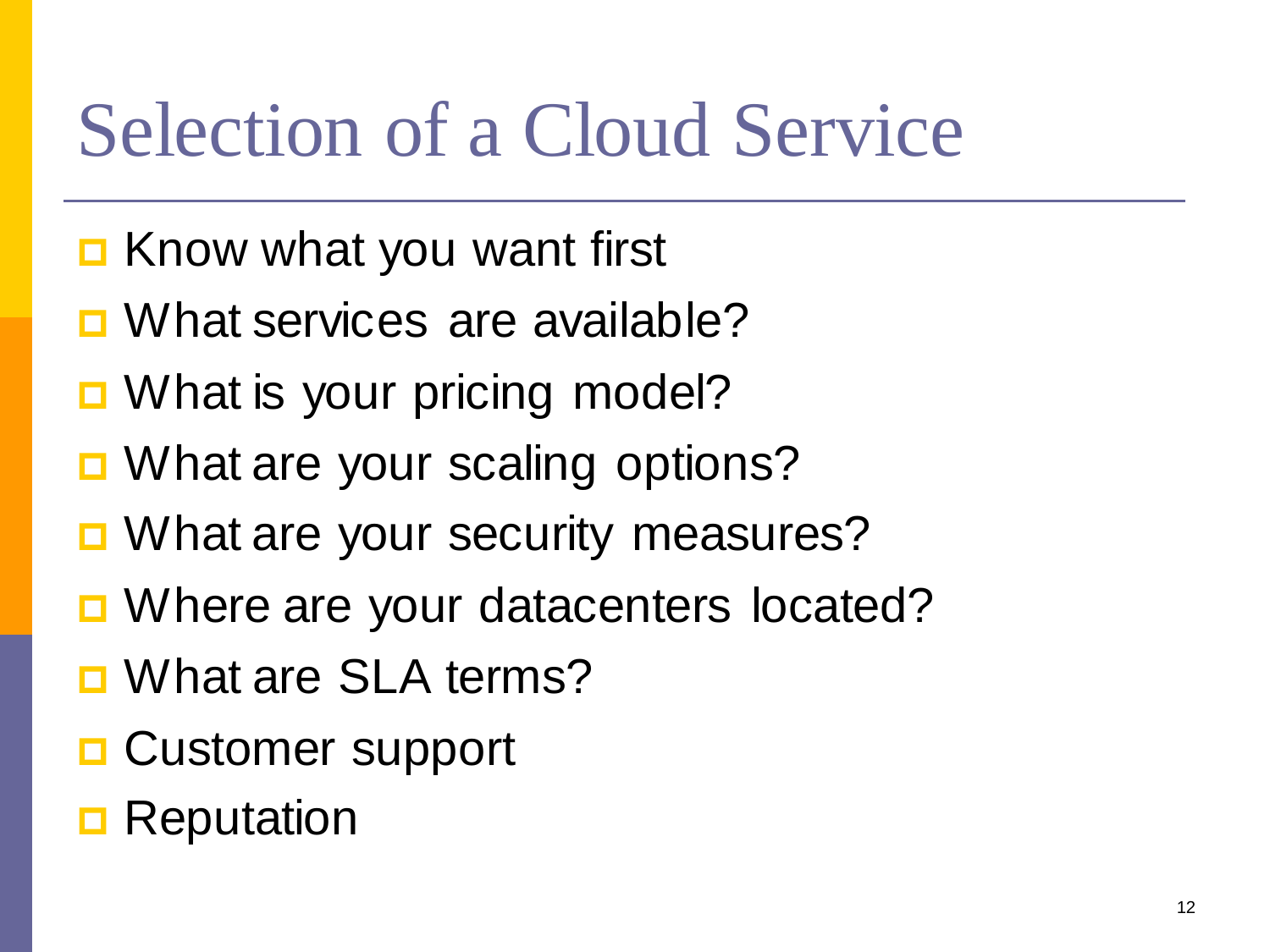### When Not to Use Cloud

- **Performance critical applications** 
	- **Unless virtualizing for scale & reliability**
- $\Box$  I/O intensive applications
- Colocation of conflicting workloads
- When restricted by licensing terms
	- Applications/OSs with hardware keys
- **D** Not every OS works on latest hypervisors
	- Hypervisors are known to have driver issues
	- Old virtualized OSs may still have driver issues on newer hardware
- **□** When restricted by regulation
	- Be creative
	- Check possibility of changing regulation  $13$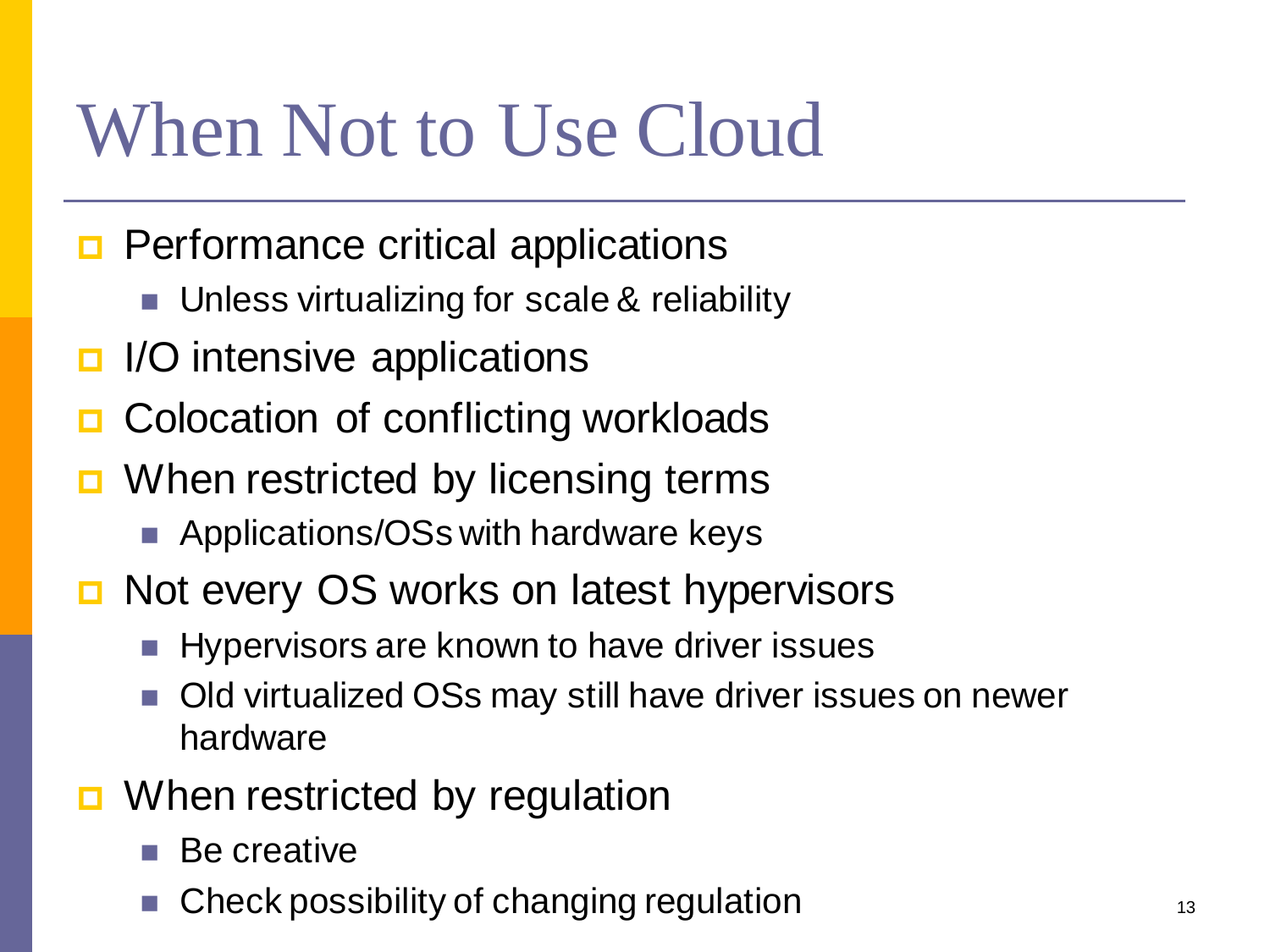#### Case Studies – Consolidation, Colocation, Public Cloud

- **Revenue Administration Management Information** System (RAMIS)
- Integrated Treasury Management Information System (ITMIS)
- **D** Online University Admissions
- National Payment Platform (NPP)
- Dept. of Computer Science & Engineering
	- Google Web Apps for Education
	- Office 365
- **D** Touch Pass
	- NFC based bus ticketing
- Microsoft Azure Cloud in Germany
- Mexico IRS<sup>14</sup>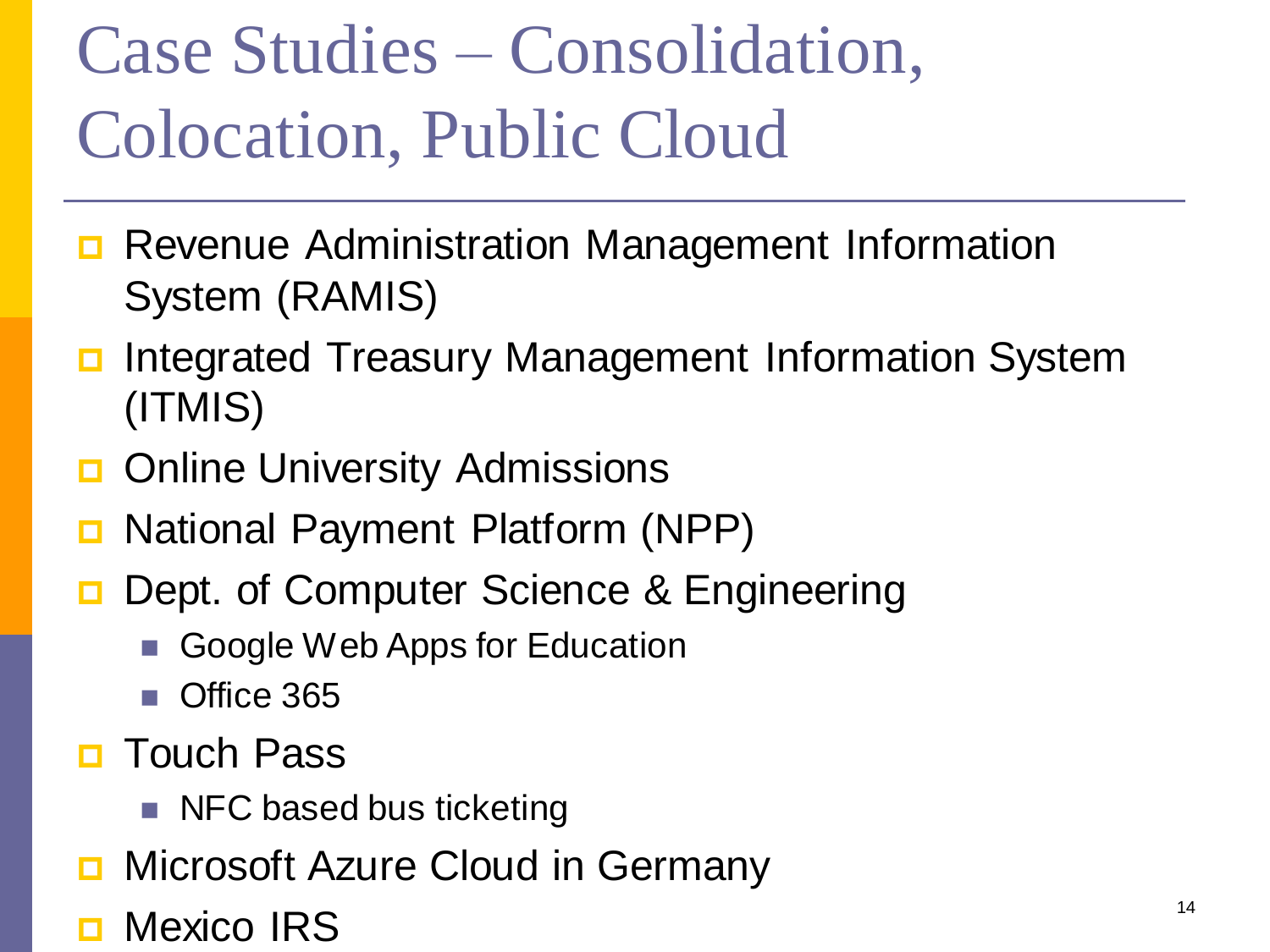#### Case Studies – Cloud Research